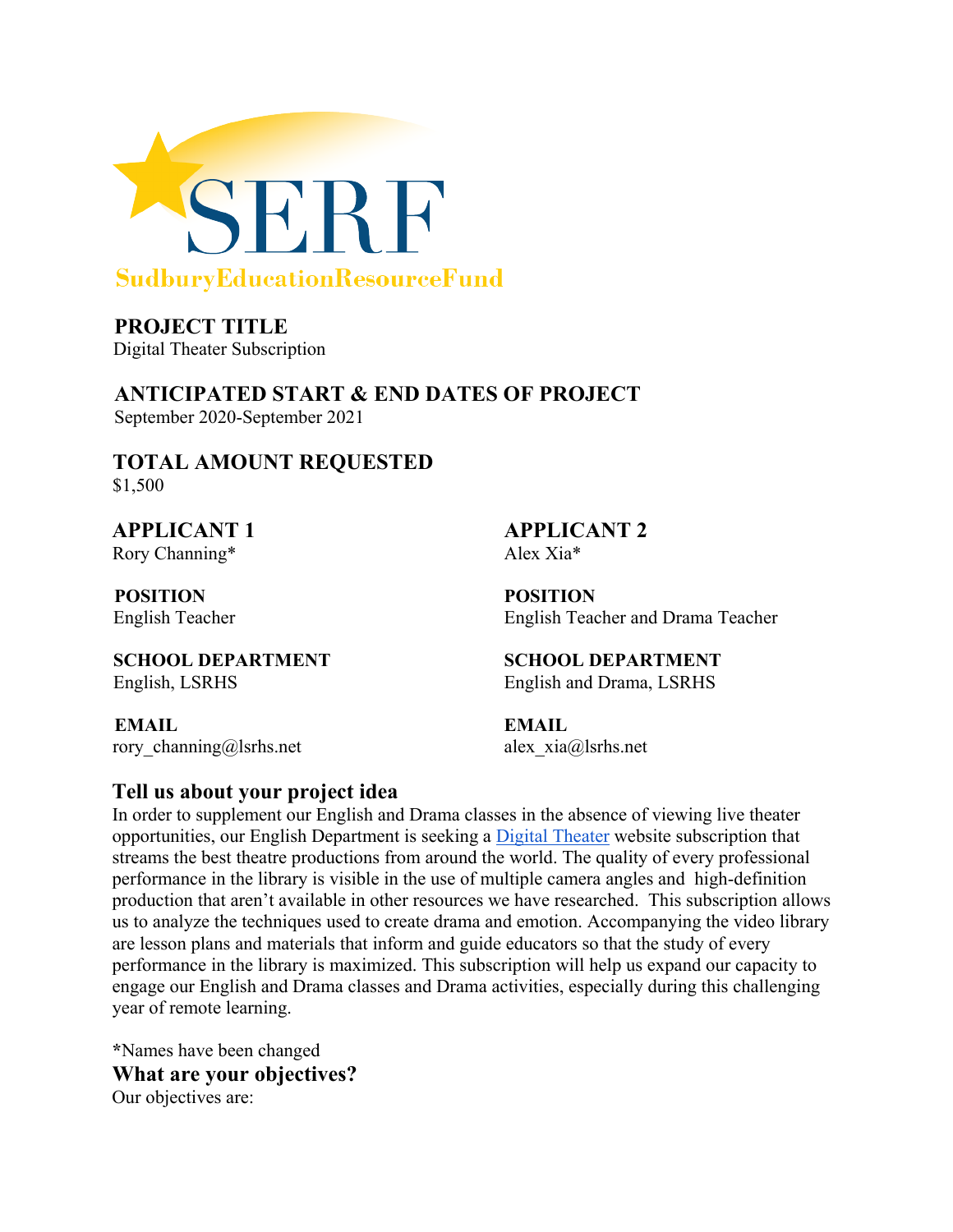- 1. To enhance what all students experience in the English and Drama curriculum in lieu of live performances due to restrictions related to COVID-19.
- 2. For students to be able to delve deeper into their analysis of theatrical texts and elevate their own performance ideas. In the MA Curriculum Framework for Arts, students are expected to:
	- a. **Perceive and analyze artistic work**. Identify ways a contemporary theatrical work pushes boundaries of a theatrical genre (e.g., comedy, musical). (A.T.R.07)
	- b. **Interpret intent and meaning in artistic work.** Analyze the ways one's own cultural and personal perspectives and biases affect understanding of a theatrical work. (A.T.R.08)
	- c. **Apply criteria to evaluate artistic work.** Identify how bias, culture, and privilege can affect the criteria used to evaluate theatrical work. (A.T.R.09)
	- d. **Relate artistic ideas and works to societal, cultural and historical contexts to deepen understanding.** Identify the historical and cultural contexts that caused a shifting of stylistic elements between theatre movements. (A.T.Co.11)

The resources within a subscription to Digital Theatre include interviews with theatre professionals, studies of production materials (directors' notebooks, stage maps), and recordings of panel discussions with critics. The use of these resources extends what students are able to access in order to secure their proficiency with the above framework standards.

3. A Digital Theatre subscription will leave educators in both department areas with new, critical ideas about how to teach theater and theatrical texts.

#### **What are your project activities?**

Some activities related to this project are:

- Watching videos with predetermined stopping points for questioning, analysis, and conversation
- Applying studied techniques to student-created performances
- Both Socratic and free form discussions relating to directing, acting, producing, and critiquing plays

# **What is your timeline?**

Educators would begin collaboratively studying the subscription library immediately! Then, as soons as possible, we will design lesson sequences that incorporate the resources almost daily. This is especially critical for Semester 1 (the only semester Drama meets; a time in which this class is deeply impacted by the loss of field trips). English students and students in Drama activities will benefit from this resource for the entirety of the school year.

# **How will you assess your project's success?**

Students will be given a feedback form to assess the Digital Theatre Subscription. We will ask them to rate how much they agree to questions such as:

1. I found the Digital Theatre performances to be of high quality.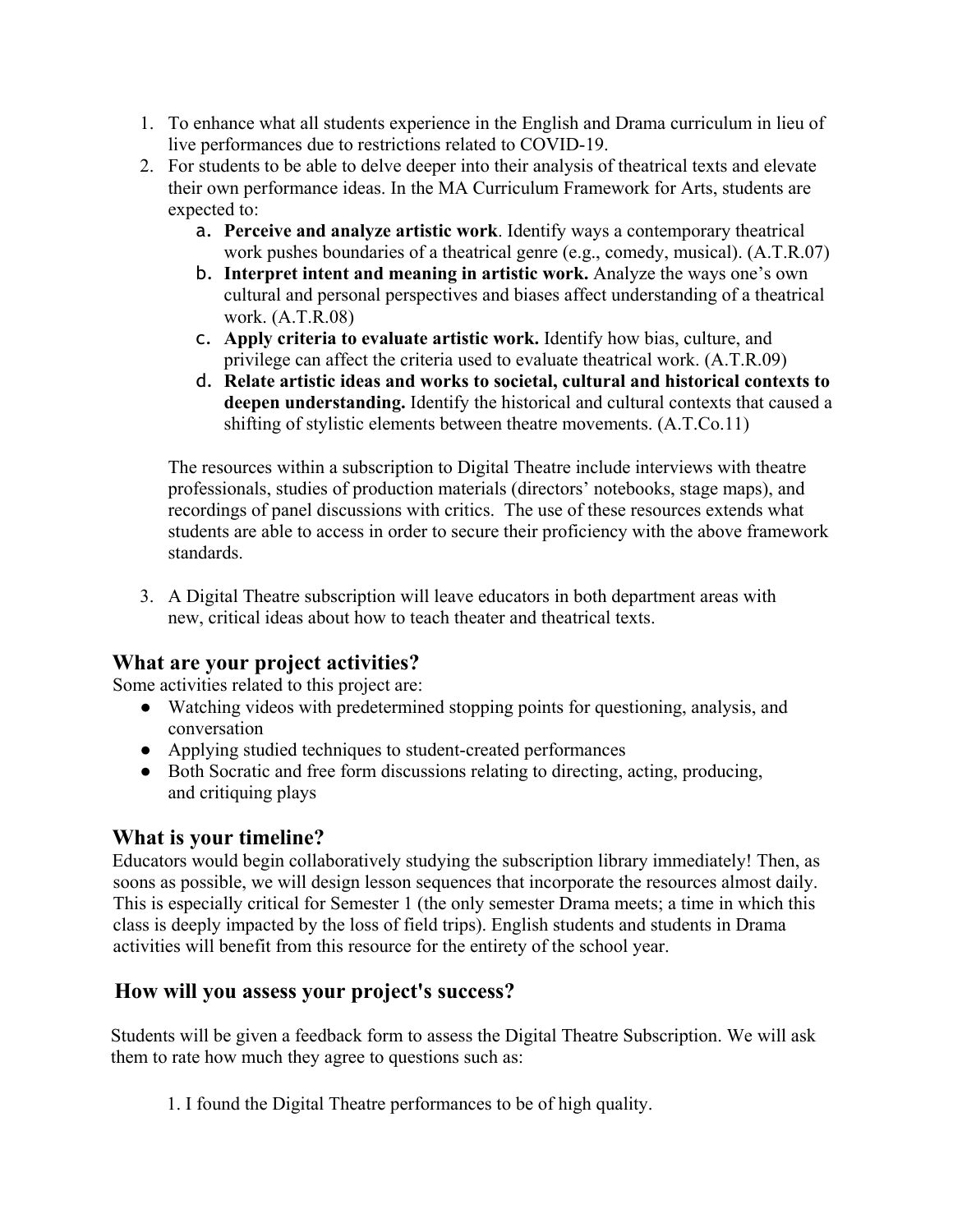| <b>Strongly Disagree</b>                                                                                                              | Disagree | Neutral | Agree | <b>Strongly Agree</b>                                                                      |  |  |
|---------------------------------------------------------------------------------------------------------------------------------------|----------|---------|-------|--------------------------------------------------------------------------------------------|--|--|
| 2. Being able to watch these performances and pause to critique and discuss portions led<br>to greater learning opportunities for me. |          |         |       |                                                                                            |  |  |
| <b>Strongly Disagree</b>                                                                                                              | Disagree | Neutral | Agree | <b>Strongly Agree</b>                                                                      |  |  |
| COVID pandemic has ended and live theatre has resumed.                                                                                |          |         |       | 3. I believe the drama department should continue to use this teaching tool even after the |  |  |

Strongly Disagree Disagree Neutral Agree Strongly Agree

Students will also be asked to expand their feedback to include their thoughts and opinions about engaging with the subscription.

Teachers will be provided a parallel feedback form to collect their reflections on the subscription and educational materials in comparison to current practices and to student proficiency. Teachers will be asked to comment on the use of this resource in the design of future students' learning.

#### **How are you collaborating with colleagues, if applicable?**

Educators in the English and Drama departments will collaborate through our study of the resources, our planning for resource integration into students' learning, our discussions related to teaching with the subscription, and our collaborative reflections about the impact of what was designed and how students performed.

# **What additional preparation/training is required for the implementation of your project, if any?**

None.

# **How will you extend the impact of this grant?**

Although the subscription is for 1 year, we would undoubtedly gain instructional ideas from the resource that we can use and build upon moving forward. One of the major goals of this grant is to carry us through the COVID period until we can see plays again--and that will hopefully only be this year, but another goal is to broaden our (teacher and student) understanding of theater, and that is lifetime-long learning.

#### **How will you communicate your results to colleagues and the community?**

During our department's weekly meetings we have a tradition/routine for each person to share an idea that is new to him/her/them for that week. This is an opportune time for all of our department members to highlight the subscription resource and what we are learning about its use as it relates to students' engagement and students' learning. We will also share the results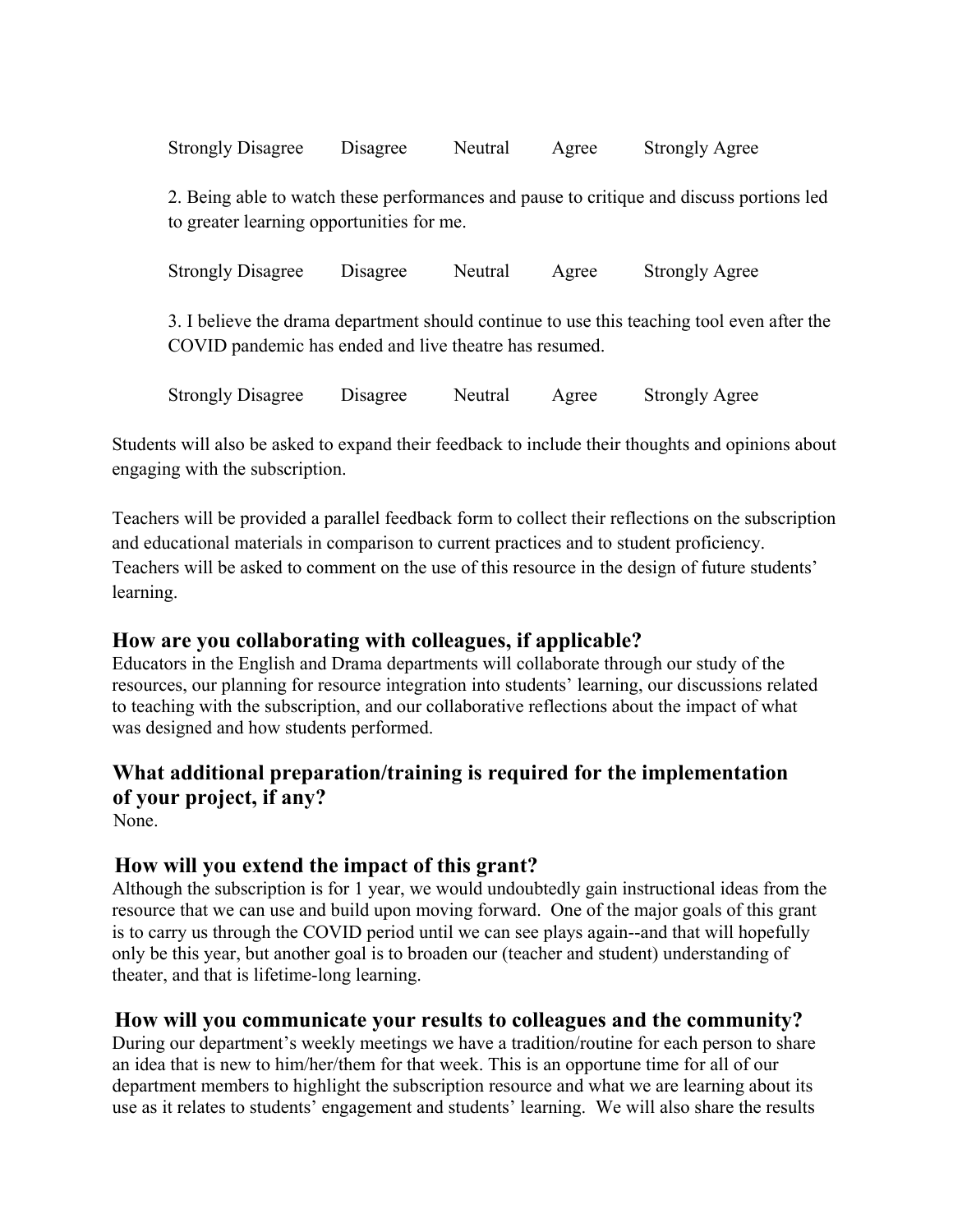of the student and teacher feedback evaluations at this time.

We also hope to record students' own self-created performances, and when those are released to families and our faculty, we would include attribution of their success to the knowledge and skills gained from their study of the resources within the Digital Theatre subscription.

**Please indicate what SERF funds will be used for (check all that apply) Materials** 

#### **Describe needed materials and their costs:**

| <b>Item Description</b>           | <b>Quantity</b> Estimated Cost Link |                 |
|-----------------------------------|-------------------------------------|-----------------|
| Digital Theatre Plus Subscription | \$3,500                             | Digital Theatre |

#### **What other organizations, fund requests, and deadlines are you working with?**

\$2,000 requested of Lincoln-Sudbury Regional High School (English and Arts Departments Budget; Drama Budget; COVID funds), which brings this proposal's request to \$1,500.

## **Is this project contingent on receiving funds from other sources in addition to those requested in this proposal? Please explain.**

Yes. We have secured confirmation of the supplemental funds from the departmental budgets.

#### **What additional information would you like to share with us?**

This website is one of the most exciting we have seen in a long time. It is very high quality, and we believe that it would serve our students well. It has a wide variety of resources that we could use for years to come, even after the subscription ends.

## **This project and grant application has been discussed with my building principal.**

Yes, final sign off from [Principal] on 8/15/20.

# **BY ACCEPTING FUNDING I/WE AGREE TO: (PLEASE CHECK ALL BOXES)**

- ☑ Submit detailed accounting to SERF regarding funds expended as part of this grant.
- $\triangledown$  Submit a final project report within thirty (30) days of completing this grant.
- ☑ Provide a testimonial or description of response by students and/or staff to the grant.

☑ Publicize project to parents/teachers via email, social media, classroom bulletins, school newsletter.

☑ Collect/submit captioned photographs, work samples, and/or other visuals for publicity